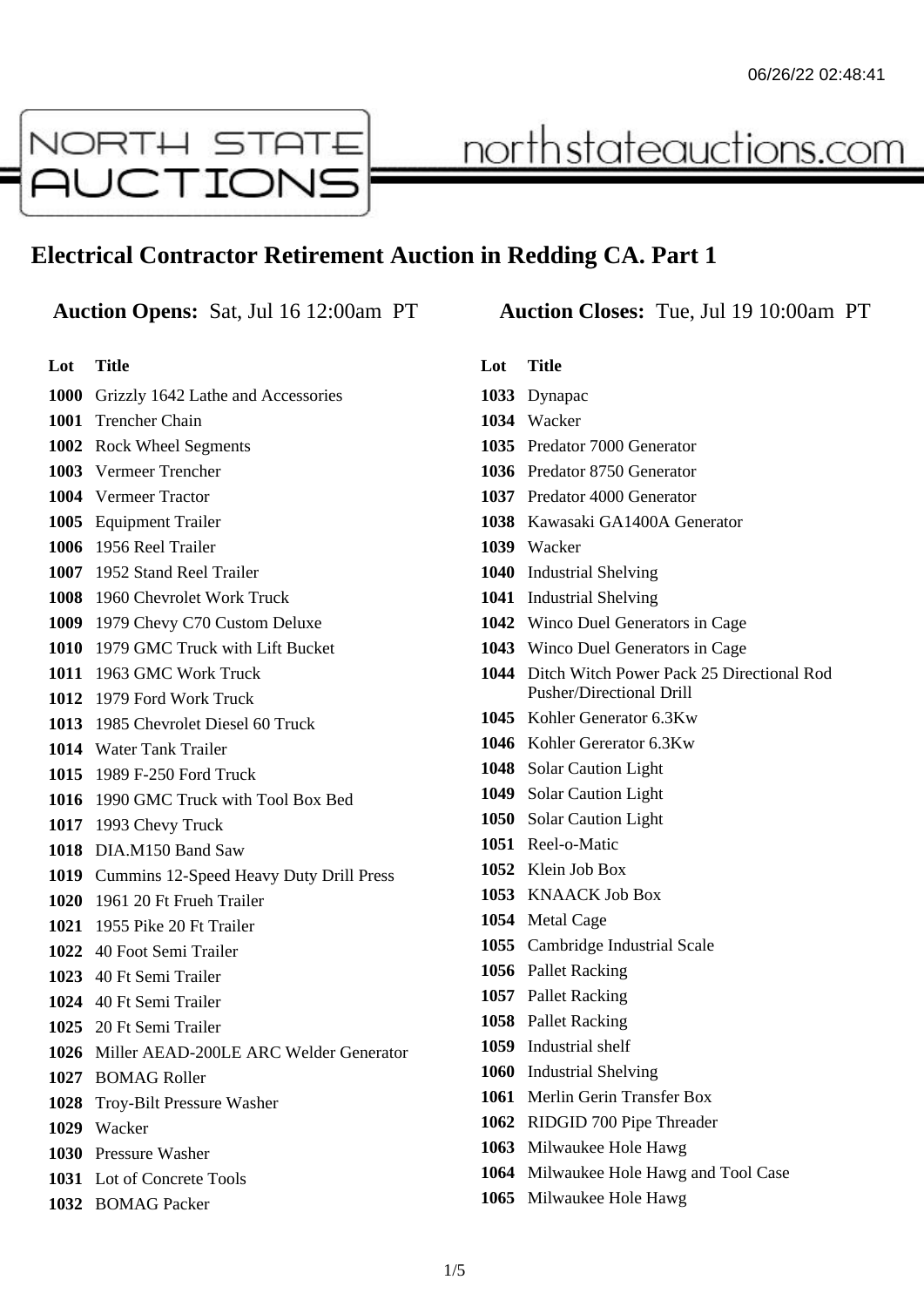**Lot Title**

- Milwaukee Portable Band Saw
- T&B Crimper
- Lot of Hole Saws
- Versa-Crimp
- T&B Crimper
- Greenlee Punch Set
- Milwaukee Heavy Duty Right Angle Drill
- Bosch Boschhammer
- Chicago Electric Portable Band Saw
- Burndy Hypress
- Greenlee Punch Set
- Hydraulic Pump
- HILTI Fastening Systems
- HILTI Fastening Systems
- Milwaukee Heavy Duty Rotary Hammer
- Bosch Bulldog
- Multi TE12
- Milwaukee Heavy Duty Right Angle Drill
- Roto-Hammer
- Greenlee Knockout Punch Driver Set
- Lot of Tool Boxes
- Roto-Hammer
- Greenlee Punch Set
- Greenlee 796 Ratchet Cable Bender
- Milwaukee Sawzall
- Porta-Band Bandsaw
- Lot of Jack Hammer Bits
- Lot of Milwaukee Power Tools
- Lot of Sockets
- Greenlee Knockout Punch Driver Set
- Erico Grinder
- Greenlee Electric PVC Heater
- Lot of Hole Saws
- Greenlee Electric PVC Heater
- Power Tool
- Reddy Heater
- Craftsman Gas Power Blower
- RIDGID Tristand
- RIDGID Tristand
- RIDGID Tristand
- RIDGID Tristand
- RIDGID 900 W/tristand
- RIDGID 300 Pipe Threader W/Tri Stand

#### **Lot Title**

- Greenlee Power Cable Puller (Hitch)
- Jackhammer
- Jackhammer
- Lot Of Stands
- Lot Of Pipe Wrenches
- Lot Of Bolt Cutters
- Ridge Bolt Cuttets
- Lot of Cutters
- Lot of Pipe Wrenches
- Lot of Wire/Cable Pullers
- Lot Of Jumper Cables
- Lot Of Fish Tape
- Lot Of Pipe Wrench
- Lot Of Pipe Wrenches
- Lot of Pipe Wrenches
- Lot of Pipe Wrenches
- Milwaukee Sander
- Milwaukee Sawzall
- Milwaukee Right Angle Drill
- Lot Of Heat Tools
- Milwaukee Drill
- Ridgid Work Saver Pipe Threading Tools
- Lot of Mandrel Tools
- Ridgid Pipe Vice
- Ridgid 300 Pipe Threader With Foot Pedal And Hitch Stand
- Weil Pump
- Rigid Pipe Threader
- Jack Hammer
- Jack Hammer
- Lot of Grease Guns
- Ridgid Pipe Threader
- Lot Of Misc Items
- Handmade Tools
- RIDGID Vise
- Greenlee Off Set Bender
- Pipe Reamer
- Lot Of Strap/Chain Wrenches
- 3/4 Ratchet And Socket Set
- Lot Of Ridgid Pipe Threaders
- Hilti DD80-RA Diamond Drilling Stand
- Pipe Threader
- Lot Of Wrenches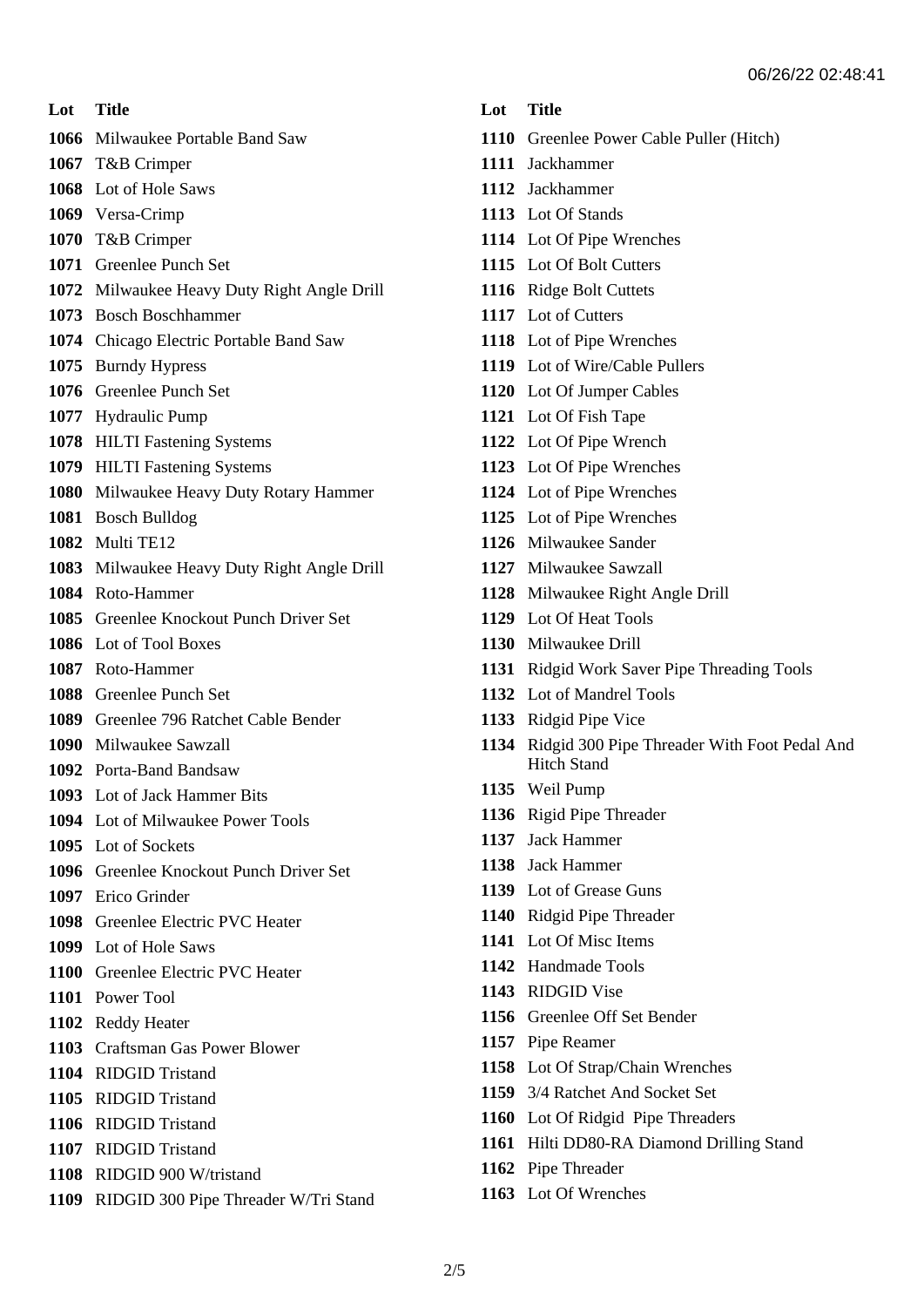#### **Lot Title**

- Milwaukee Electromagnetic Drill Press
- Rigid Pipes Threader 141
- Hyd Bender
- Truco Core-Bits
- Greenlee Bender
- Lot Of Misc Drill Bits
- Lot Of Chain Binders
- Lot Of Pipe Benders
- Lot Of Electrical Supplies (shelf 1)
- Lot Of Electrical Supplies (shelf 1)
- Lot Of Electrical Supplies (shelf 1)
- Lot Of Electrical Supplies (shelf 1)
- Lot Of Misc Electrical Supplies (end of shelf 2)
- Lot Of Electrical Supplies (shelf 2)
- Lot of Electrical Supplies (shelf 2)
- Lot of Electrical Supplies (shelf 2)
- Lot of Electrical Supplies (shelf 2)
- Lot Of Electrical Supplies (shelf 2)
- Lot Of Electrical Supplies (shelf 2)
- Lot Of Electrical Supplies (Bldg 1, buckets on ground)
- Lot Of Electrical Supplies (Bldg 1, buckets on ground)
- Hihoist
- Lot Of Hand Trucks
- Lot Of Misc Electrical Supplies (Bldg 1, on ground)
- Lot Of Misc Chemical Supplies
- Lot Of Levels
- Shelf w/Contents (end of shelf 2)
- Lot Of Shop Vacs and Accessories
- Lot Of Misc Electrical Supplies (shelf 2)
- Lot Of Misc Electrical Supplies (shelf 2)
- Lot Of Misc Electrical Supplies (on a top shelf)
- Lot Of Misc Electrical Supplies (shelf 1)
- Lot Of Misc Electrical Supplies (shelf 1)
- Lot Of Electrical Supplies (shelf 1)
- Lot Of Electrical Supplies (shelf 1)
- Lot Of Pry Bars & More
- Lot Of Rakes
- Lot Of Hole Post Diggers And More
- Lot Of Trenching Shovels
- Lot Of Shovels
- Air Operated Compactor

### **Lot Title**

- Lot Of Shovels & Spades
- Lot Of Shovels
- Lot Of Commercial Straps
- Valve
- Lot Of Trenching Shovels & Misc Tools
- Lot Of Log Rolling Tools
- Lot Of Wire/Cable Spool Pick-up Straps
- Lot Of Wire Grippers
- Palet Puller
- Cement Stinger Vibrator
- Water Valve Wrench
- Hoist Chains
- Lot Of Pulleys
- Lot Of Chain Binders
- Lot Of Safety Harnesses
- Lot Of Pulleys
- Lot Of Trash Pump Hoses
- Lot Of Pulleys
- Hoist Cable
- Lot Of Pulleys
- Pipe Clamp Attacment
- Jumpers Cables
- Pole Pick Up Attachment
- Lot Of Electrical Supplies (shelf 2)
- Lot Of Electrical Supplies (shelf 3)
- Lot Of Hoist Straps (end of shelf 3)
- Lot Of Hoist Straps (end of shelf 3)
- Lot Of Safety Straps (end of shelf 3)
- Tugit Chain Hoist
- Chain Hoist
- Tugit Chain Hoist
- Lot Of High Line Hot Sticks (between shelves 3&4)
- Lot Of Electrical Supplies (shelf 4)
- Lot Of Electrical Supplies (shelf 4)
- Lot Of Electrical Supplies (shelf 4)
- Lot Of Wood Molding
- Lot Of Electrical Supplies (shelf 4)
- Lot Of Electrical Supplies (shelf 4)
- Lot Of Electrical Supplies (shelf 4)
- Lot Of Electrical Supplies (shelf 4)
- Lot Of Electrical Supplies (shelf 4)
- Lot Of Wire Mesh Safety Grips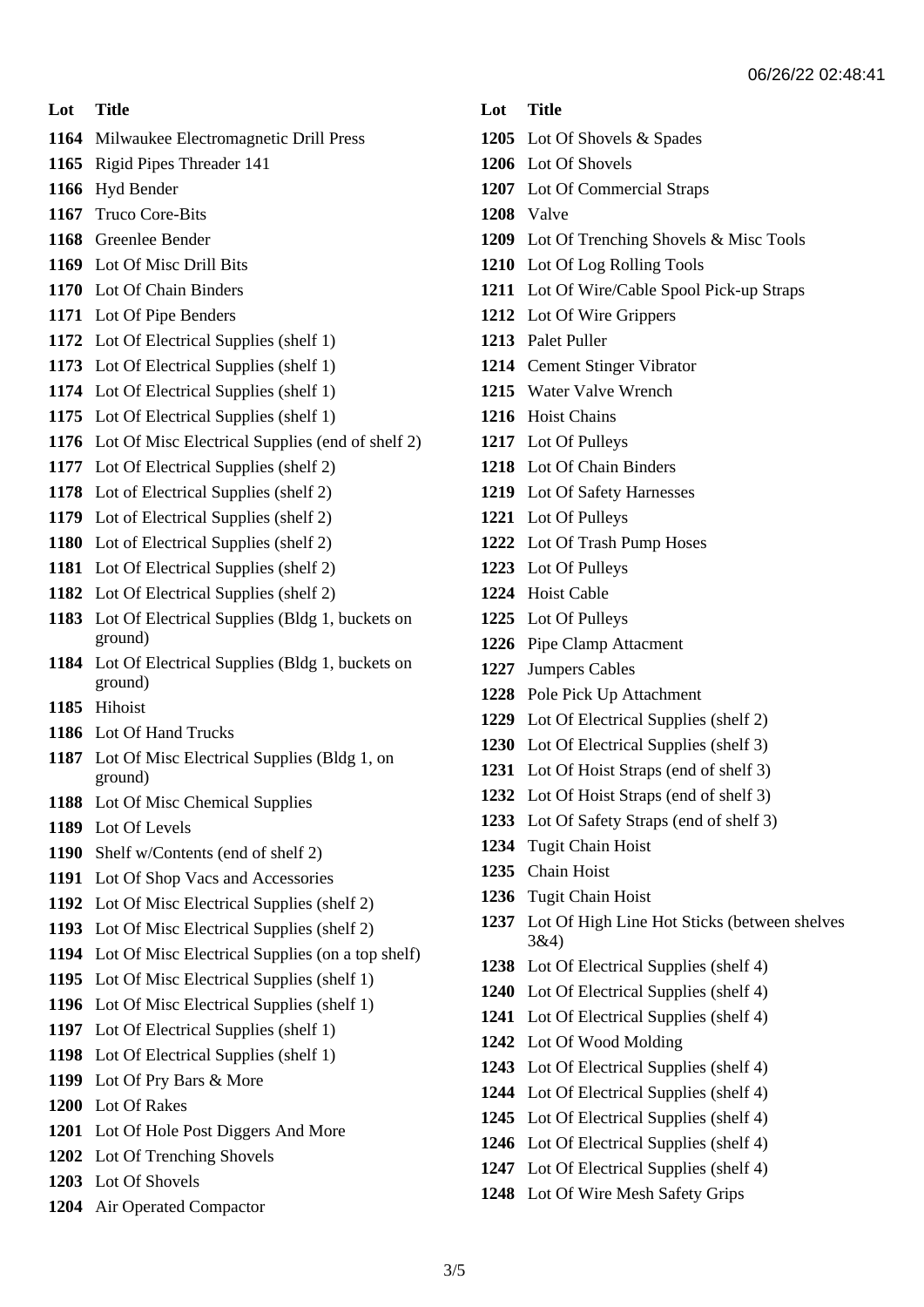#### **Lot Title**

- Lot Of Tie Downs/Bunge/Straps
- Lot Of Electrical Supplies (shelf 5)
- Lot Of Electrical Supplies
- Lot Of Hardware/Electrical Supplies (shelf 5)
- Lot Of Hardware/Electrical Supplies (shelf 5)
- Lot of Hardware/Electrical Supplies (shelf 5, Ground)
- Metal Drain Bowls
- Pallet Racking/Industrial Shelf (shelf 5)
- Pallet Racking/Industrial Shelf (shelf 4)
- Pallet Racking/Industrial Shelf (shelf 3)
- Double Sided Wood Shelf (shelf 2)
- Double Sided Wood Shelf (shelf 1)
- Lot Of Garden Hoses
- Lot Of Valve Wrenches
- Write On Board w/Wood Frame
- Metal Cabinet With Contents
- Lot Of Electrical Supplies and More (Contents On Shelving Unit/Sm rm)
- Lot Of Insulators Blankets
- Lot Of Asphalt/Concrete Saw Blades And Templates
- Lot Of Templates
- Hypertronics General Electric DC Insulation Tester
- High Voltage Grounds
- Lot Of Electorial Supplies
- Crimper With Dies
- Bench Grinder
- Cart w/Electrical Supplies/Hardware and More
- Huge Lot Of Hardware and More w/Wood Shelf
- Hardware Bins W/Contents
- Hardware Bin w/Contents
- Metal Hardware Bin w/Contents
- Industrial Metal Hole Punch With Custom-Made Table
- Welding Screen/Shield
- Insulation Tester
- FLUKE 366 True RMS Clamp Meter
- Surveyor III
- Fluke 345 PQ Clamp Meter
- Biddle Insulation Tester
- Biddle Insulation Meter
- Amptran Ct-50-2 Meter

## **Lot Title**

- Lot Of Meters
- Etcon Corp Wire WL140 Length Meter
- Plus Label Printer
- Spool Of Copper Wire
- CHECK BACK DAILY